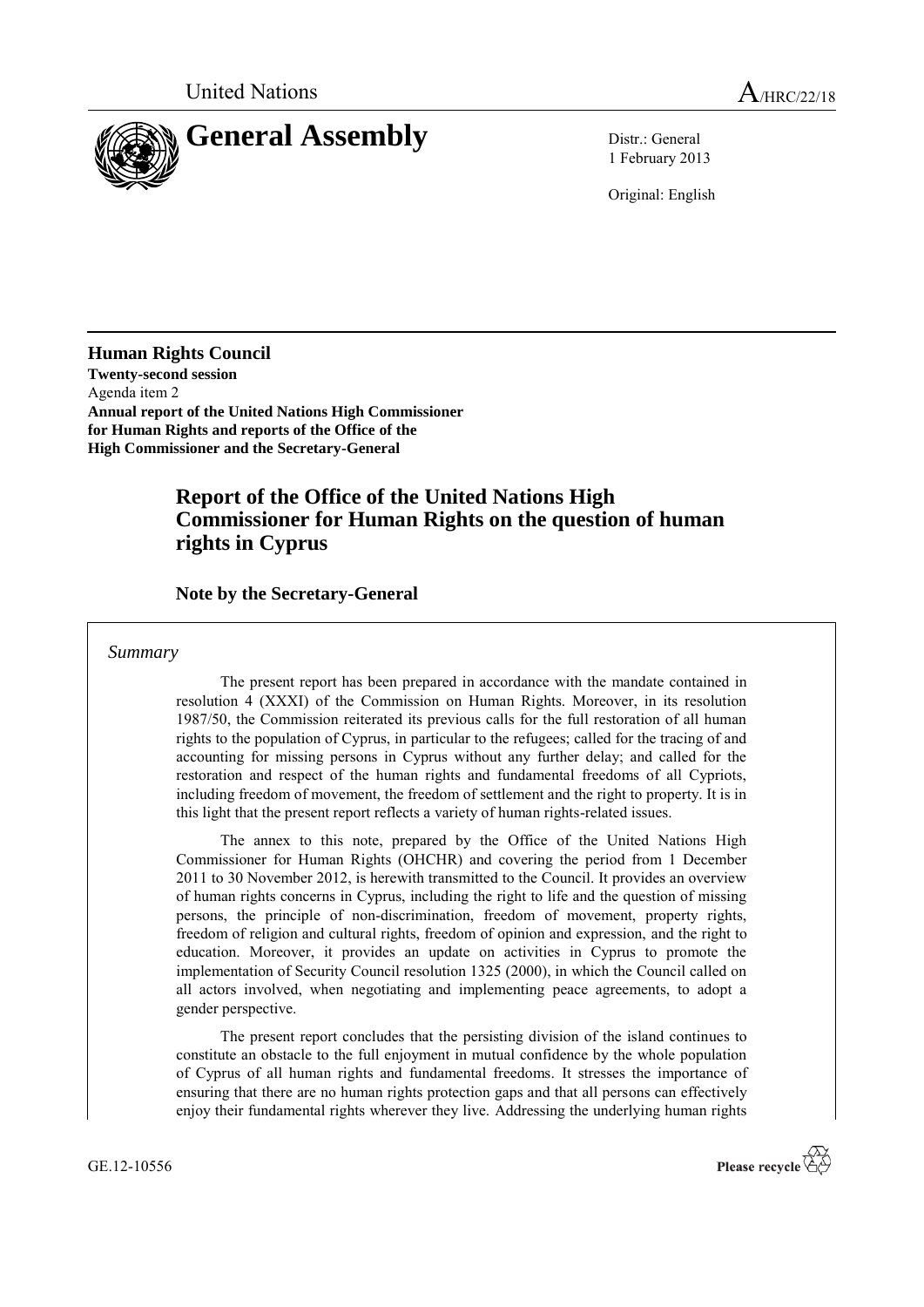issues and causes should be an increasingly important part of peacekeeping efforts and also underpin the political dialogue for a comprehensive settlement of the Cyprus problem. Moreover, it is welcome that the Special Rapporteur on freedom of religion or belief conducted a mission to Cyprus in March and April 2012, and further visits by special procedure mandate holders are encouraged.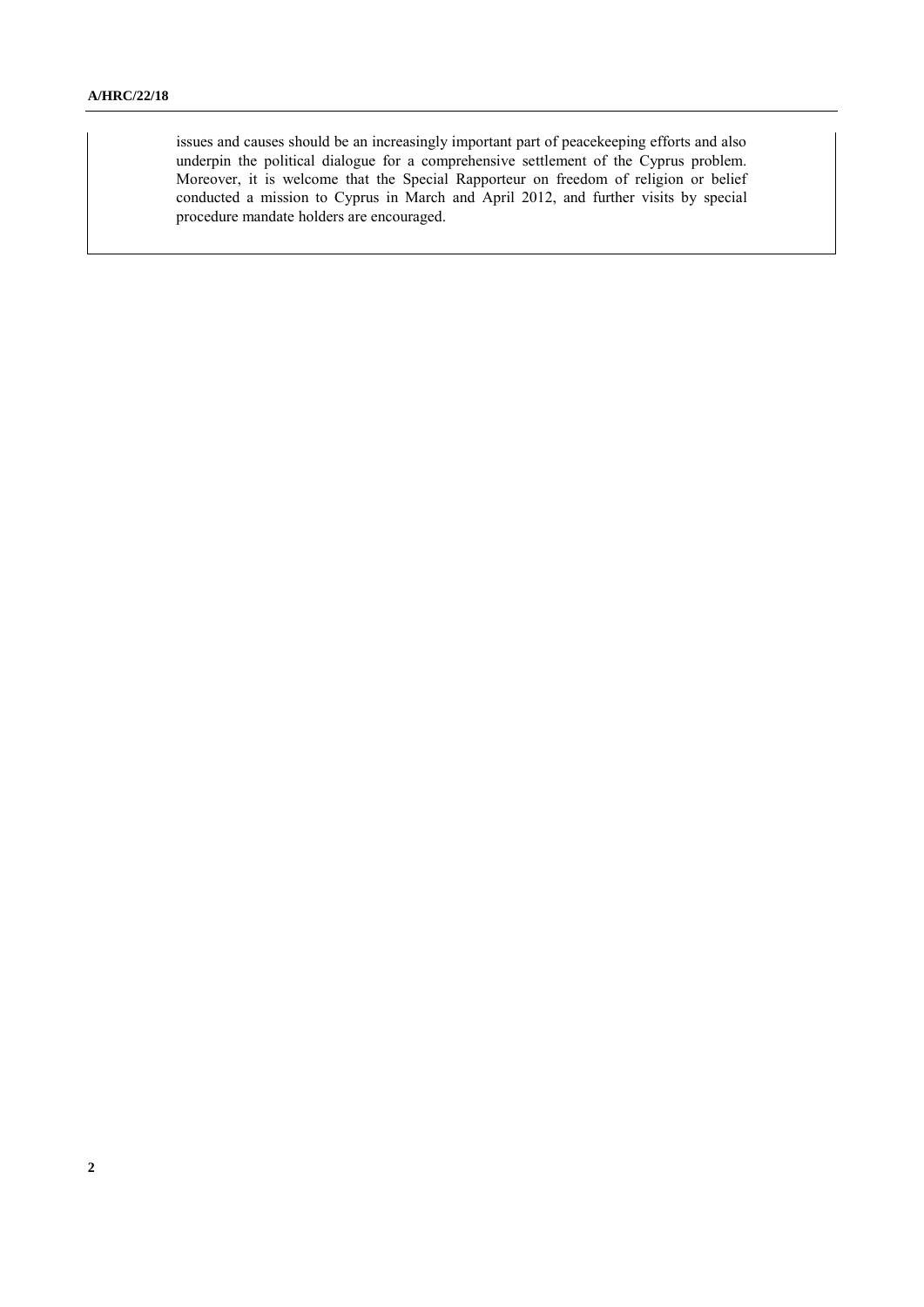# **Annex**

# **Report of the Office of the United Nations High Commissioner for Human Rights on the question of human rights in Cyprus**

# Contents

|     |              |  | Paragraphs | Page           |
|-----|--------------|--|------------|----------------|
|     |              |  | $1 - 7$    | $\overline{4}$ |
| II. |              |  | $8 - 52$   | 5              |
|     | A.           |  | $13 - 19$  | 6              |
|     | <sub>B</sub> |  | $20 - 23$  | 8              |
|     | C            |  | $24 - 27$  | 9              |
|     | D.           |  | $28 - 34$  | 10             |
|     | E.           |  | $35 - 39$  | 12             |
|     | F.           |  | $40 - 41$  | 13             |
|     | G.           |  | $42 - 47$  | 14             |
|     | Н.           |  | $48 - 52$  | 15             |
| HL. |              |  | $53 - 57$  | 16             |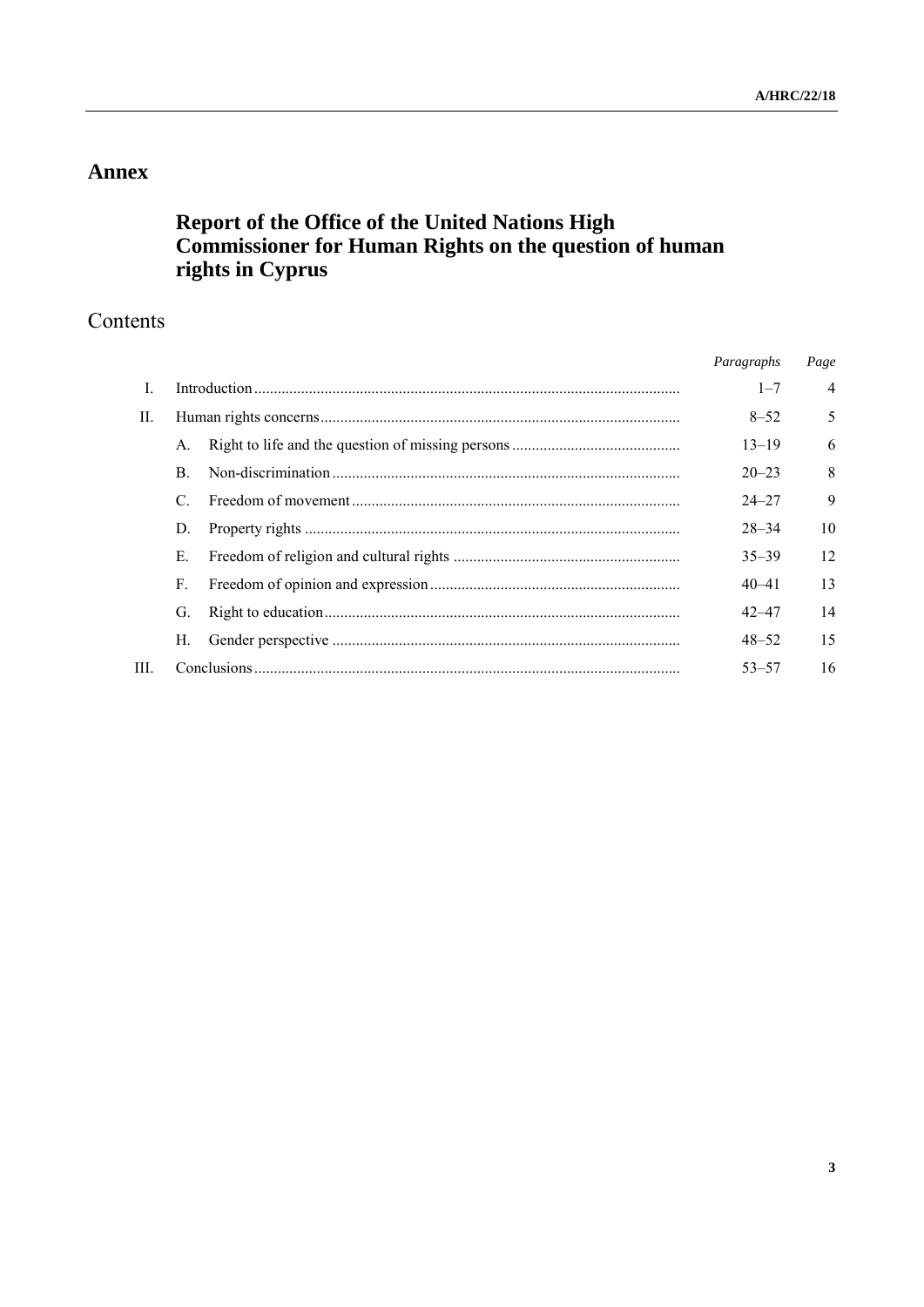## **I. Introduction**

1. On 13 February 1975, the Commission on Human Rights adopted resolution 4 (XXXI) on the question of human rights in Cyprus, in which the Commission, inter alia, called upon all parties concerned to adhere strictly to the principles of the Charter of the United Nations, international instruments in the field of human rights and the relevant resolutions of the General Assembly and the Security Council and to take urgent measures for the return of all refugees to their homes in safety. In resolution 361 (1974), the Security Council had called upon "all parties to do everything in their power to alleviate human suffering, to ensure the respect of fundamental human rights for every person and to refrain from all action likely to aggravate the situation". In resolution 3450 (XXX), the General Assembly expressed its grave concern about the fate of a considerable number of Cypriots who are missing as a result of armed conflict in Cyprus and requested the Secretary-General to provide the Commission on Human Rights at its thirty-second session with information relevant to the implementation of this resolution. The Secretary-General's first report on this issue (E/CN.4/1186 and Corr.1), prepared in pursuance of Commission on Human Rights resolution 4 (XXXI) and of General Assembly resolution 3450 (XXX), was submitted on 4 February 1976.

2. Subsequently, in resolution 4 (XXXII) of 27 February 1976, the Commission on Human Rights, inter alia, recommended that the communities do their utmost to find a just and lasting peaceful solution to the Cyprus problem based on respect of the sovereignty, independence, territorial integrity and non-alignment of the Republic of Cyprus, which solution would also guarantee the full enjoyment in mutual confidence by the whole population of Cyprus of all human rights and fundamental freedoms. The Commission also urged all parties to refrain from unilateral actions in contravention of the relevant United Nations resolutions, including changes in the demographic structure of Cyprus.

3. Furthermore, in its resolution 1987/50 of 11 March 1987, the Commission on Human Rights, inter alia, reiterated its previous calls for the full restoration of all human rights to the population of Cyprus, in particular to the refugees; called for the tracing of and accounting for missing persons in Cyprus without any further delay; called for the restoration and respect of the human rights and fundamental freedoms of all Cypriots, including freedom of movement, the freedom of settlement and the right to property; and requested the Secretary-General to provide the Commission, at its forty-fourth session, with information relevant to the implementation of resolution 1987/50.

4. Reports on the question of human rights in Cyprus were presented annually to the Commission on Human Rights from 1976 to 2006. In its decision 2/102 of 6 October 2006, the Human Rights Council requested the Secretary-General and the High Commissioner for Human Rights to "continue with the fulfilment of their activities, in accordance with all previous decisions adopted by the Commission on Human Rights and to update the relevant reports and studies". Since 2007, OHCHR has submitted reports on the question of human rights in Cyprus to the Council on an annual basis.<sup>1</sup>

5. As at 30 November 2012, Cyprus remains divided, with a buffer zone maintained by the United Nations Peacekeeping Force in Cyprus (UNFICYP). In its resolution 2058 (2012), adopted on 19 July 2012, the Security Council decided to extend the mandate of UNFICYP for a further period ending 31 January 2013. In the same resolution, the Security Council welcomed the progress made so far in the fully fledged negotiations to bring the Cyprus conflict and division of the island to a comprehensive and durable settlement, and it

<sup>&</sup>lt;sup>1</sup> A/HRC/4/59; A/HRC/7/46; A/HRC/10/37; A/HRC/13/24; A/HRC/16/21; A/HRC/19/22.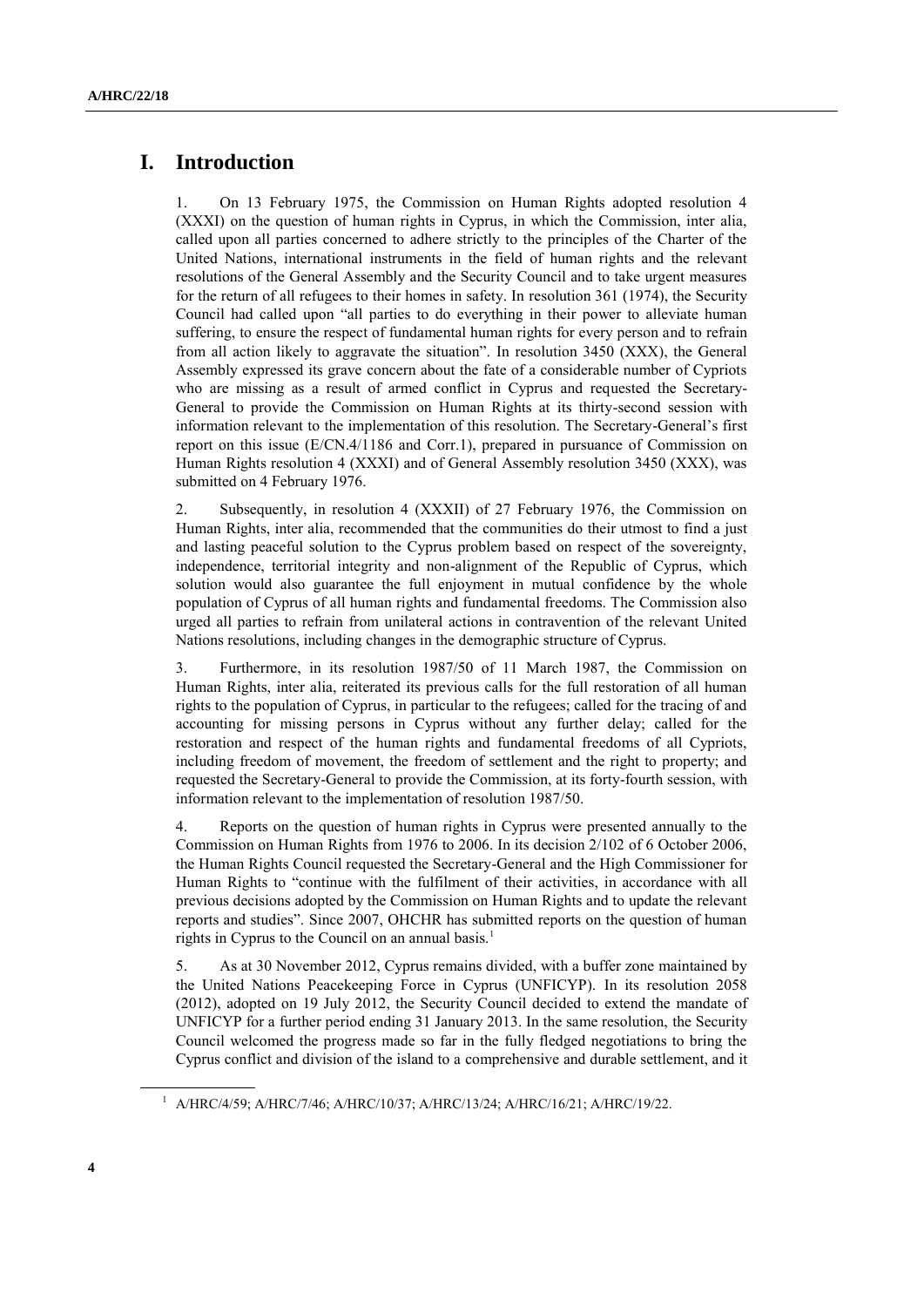welcomed the leaders' joint statements, including those of 23 May and 1 July 2008. However, the Security Council also noted that the move towards a more intensive phase of negotiations has not yet resulted in an enduring, comprehensive and just settlement based on a bicommunal, bizonal federation with political equality, as set out in the relevant Security Council resolutions, and it encouraged the sides to proceed with the substantive negotiations on the core issues, stressing that the status quo is unsustainable.

6. With a new Greek Cypriot leader expected to emerge as a result of presidential elections in the Republic of Cyprus in February 2013, the sides have been focusing on reinvigorating the work of the Technical Committees since April 2012. The Technical Committees continue to address issues that affect the daily lives of people on both sides, including crime and criminal matters, cultural heritage, health, economic and commercial matters, crisis management, humanitarian matters and the environment.<sup>2</sup>

7. For the purpose of the report, in the absence of an OHCHR field presence in Cyprus, OHCHR has relied on a variety of sources with particular knowledge of the human rights situation on the island as well as on recent findings of international and regional human rights mechanisms.

## **II. Human rights concerns**

8. During the reporting period from 1 December 2011 to 30 November 2012, various United Nations treaty bodies and special procedures discussed human rights issues in Cyprus and addressed relevant recommendations to Cyprus, Turkey and the de facto authorities in the northern part of the island, respectively.

9. In its concluding observations on Cyprus (CRC/C/CYP/CO/3-4), adopted on 15 June 2012, the Committee on the Rights of the Child reiterated its previous observation "that the State party, as a consequence of events that occurred in 1974 and that resulted in the occupation of part of the territory of Cyprus, is not in a position to exercise control over all of its territory and consequently cannot ensure the application of the Convention in areas not under its control" (para. 6). <sup>3</sup> However, the Committee on the Rights of the Child remains concerned that "no information on children living in the occupied territories could be provided" (ibid.). 4

10. In its concluding observations on Turkey (CCPR/C/TUR/CO/1), adopted on 30 October 2012, the Human Rights Committee expressed concern that Turkey maintains its declarations<sup>5</sup> and reservation made at the time of ratification of the International Covenant on Civil and Political Rights and its Optional Protocol. The Committee voiced particular concern "that one of these declarations appears in fact to be a reservation limiting the effect of the Covenant to the national territory of the State party, which could result in the complete non-applicability of the Covenant to persons subject to its jurisdiction in

<sup>&</sup>lt;sup>2</sup> Information received from the Office of the Special Adviser to the Secretary-General on Cyprus.

<sup>3</sup> See also concluding observations on the second periodic report of Cyprus, CRC/C/15/Add.205, para. 5.

<sup>4</sup> Ibid.

<sup>5</sup> The declarations of Turkey include the following: "The Republic of Turkey declares that it will implement the provisions of this Covenant only to the States with which it has diplomatic relations. The Republic of Turkey declares that this Convention is ratified exclusively with regard to the national territory where the Constitution and the legal and administrative order of the Republic of Turkey are applied." Available from [http://treaties.un.org.](http://treaties.un.org/) See also the summary records of the Human Rights Committee's meetings on 17 and 18 October 2012 (CCPR/C/SR.2927, paras. 17, 28, 33, 36 and 37; CCPR/C/SR.2928, paras. 5 and 36; CCPR/C/SR.2929, para. 40).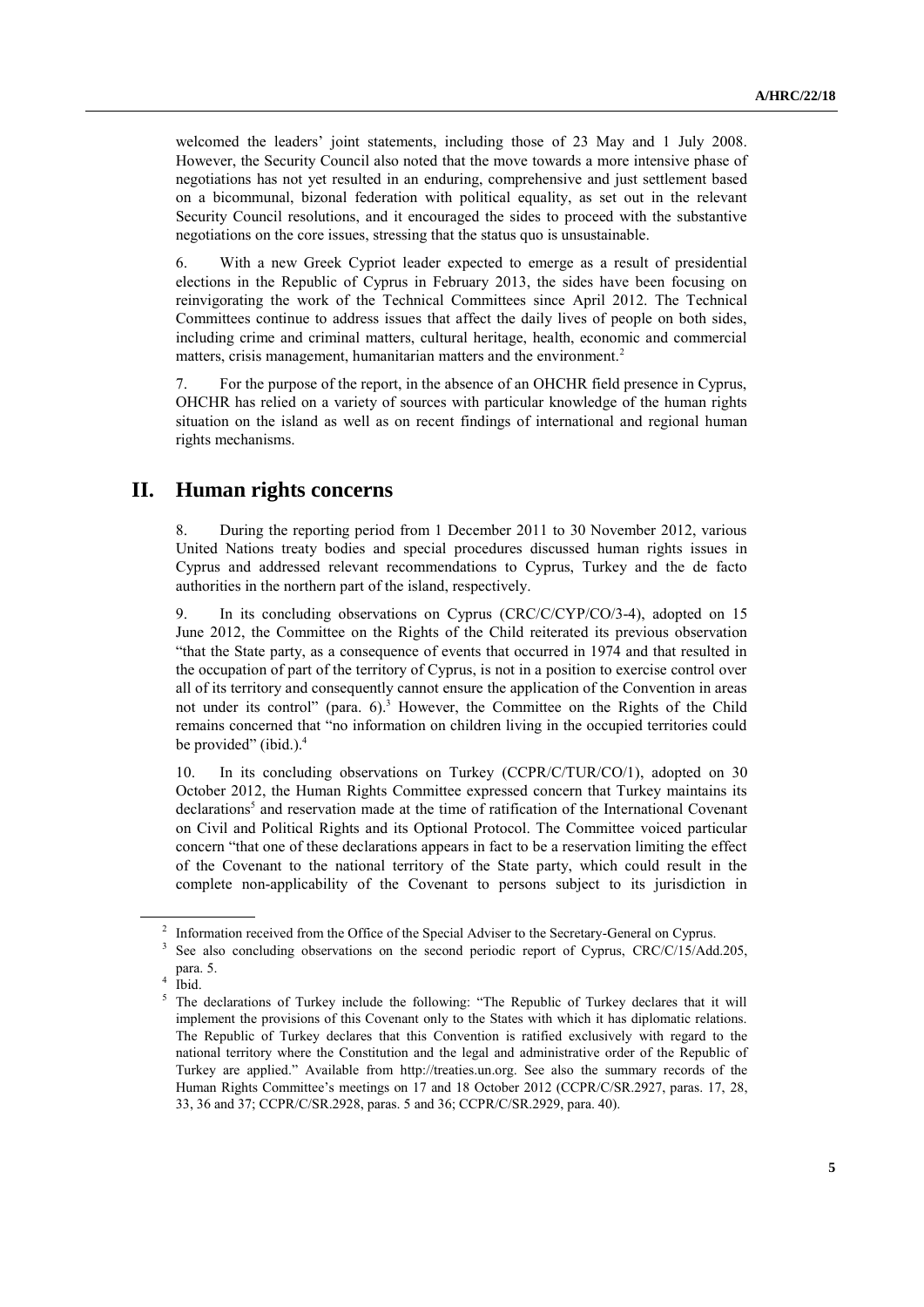situations where its troops or police forces operate abroad" (para. 5). The Committee recommended that Turkey should consider withdrawing its reservation and declarations, noting that in accordance with the Committee's general comment No. 31 (2004) on the nature of the general legal obligation imposed on States Parties to the Covenant "the State party should ensure that all persons under its jurisdiction and effective control are afforded the full enjoyment of the rights enshrined in the Covenant" (ibid.). $<sup>6</sup>$ </sup>

11. In the report on his mission to Cyprus from 29 March to 5 April 2012 (A/HRC/22/51/Add.1), the Special Rapporteur on freedom of religion or belief addressed several practical recommendations to the Government of the Republic of Cyprus, to the de facto authorities in the northern part and to other stakeholders, reiterating the "importance of ensuring that there are no human rights protection gaps and that all persons can effectively enjoy their fundamental rights, including freedom of religion or belief, wherever they live" (para. 73).<sup>7</sup>

12. The persisting division of Cyprus continues to have consequences for a number of human rights issues on the whole island, including (a) the right to life and the question of missing persons, (b) the principle of non-discrimination, (c) freedom of movement, (d) property rights, (e) freedom of religion and cultural rights, (f) freedom of opinion and expression, and (g) the right to education. In addition, it is important to adopt a gender perspective when negotiating and implementing peace agreements (see below, chap. II, sect. H).

#### **A. Right to life and the question of missing persons**

13. According to article 3 of the Universal Declaration of Human Rights, everyone has the right to life, liberty and security of person. Furthermore, article 1 of the Declaration on the Protection of All Persons from Enforced Disappearance provides that any act of enforced disappearance is an offence to human dignity, placing the persons subjected thereto outside the protection of the law and inflicting severe suffering on them and their families; any act of enforced disappearance also violates or constitutes a grave threat to the right to life.

14. The Committee on Missing Persons in Cyprus (CMP)<sup>8</sup> continued the exhumation, identification and return of the remains of missing persons. As a result of the intercommunal fighting in 1963 and 1964, as well as the events of July 1974 and afterwards, a total of 1,493 Greek Cypriots and 502 Turkish Cypriots have been officially reported as missing by both communities to the CMP. In July 2012, CMP contracted the International Commission on Missing Persons to perform the typing of the DNA samples from the relatives of missing persons, while further identifications of the remains are carried out by a team consisting of Greek Cypriot and Turkish Cypriot geneticists at the Committee's anthropological laboratory at the United Nations Protected Area in Nicosia together with

<sup>6</sup> The Human Rights Committee's general comment No. 31 (para. 10) provides that: "States Parties are required by article 2, paragraph 1, to respect and to ensure the Covenant rights to all persons who may be within their territory and to all persons subject to their jurisdiction. This means that a State party must respect and ensure the rights laid down in the Covenant to anyone within the power or effective control of that State Party, even if not situated within the territory of the State Party."

<sup>7</sup> See also A/HRC/22/51/Add.1, paras. 74-87.

<sup>8</sup> The Committee on Missing Persons in Cyprus was established in April 1981 by agreement between the Greek Cypriot and Turkish Cypriot communities under the auspices of the United Nations. According to its terms of reference the Committee neither attempts to attribute responsibility for the death of any missing persons nor makes findings as to the cause of such death (see [www.cmp](http://www.cmp-cyprus.org/media/attachments/CMP/CMP%20docs/Terms_of_Reference_1981.pdf)[cyprus.org/media/attachments/CMP/CMP%20docs/Terms\\_of\\_Reference\\_1981.pdf\)](http://www.cmp-cyprus.org/media/attachments/CMP/CMP%20docs/Terms_of_Reference_1981.pdf).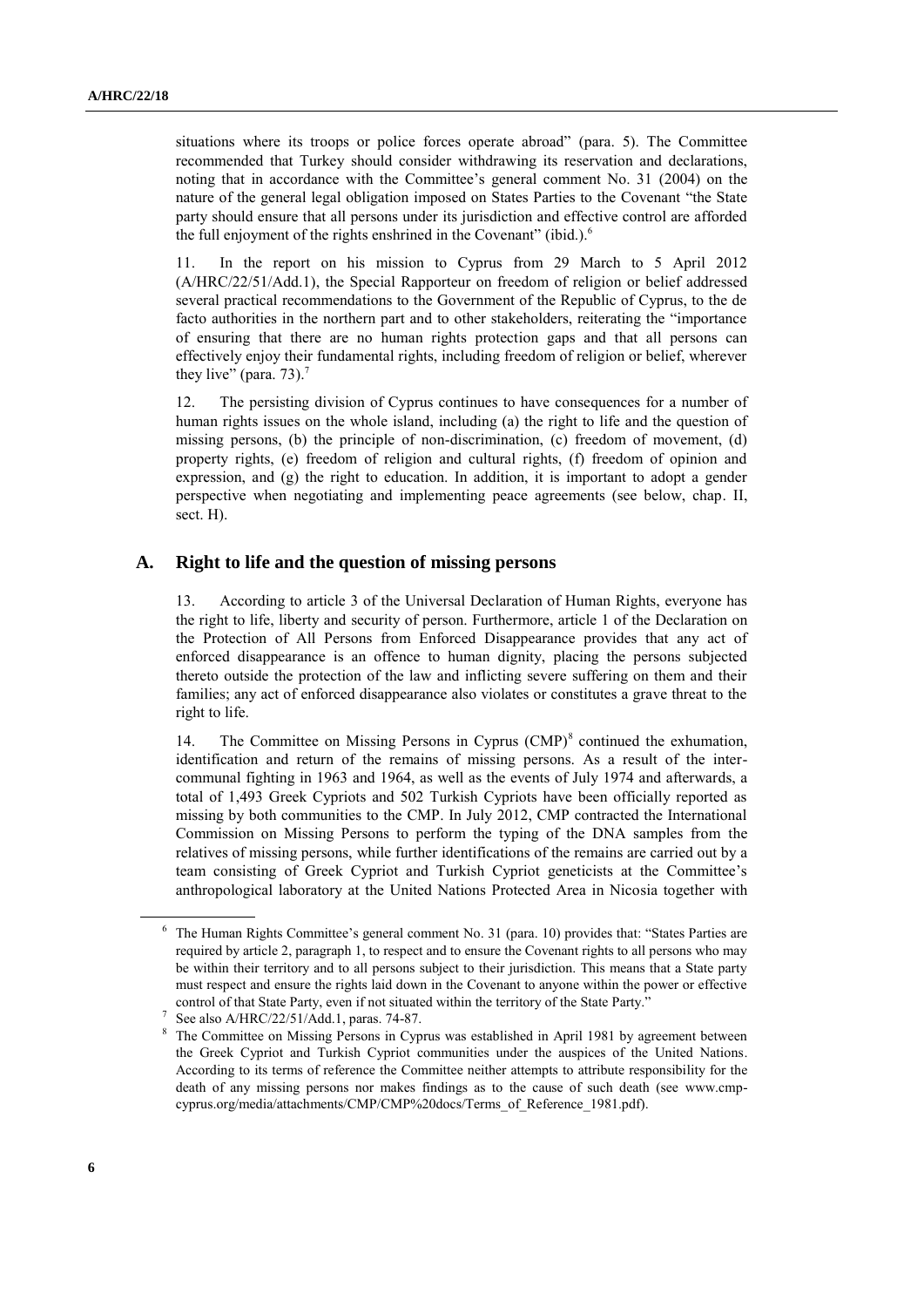the CMP anthropologists. As at 30 November 2012, the remains of 896 individuals had been exhumed on both sides of the buffer zone by the Committee's bicommunal teams of archaeologists; the remains of 592 missing persons have been analysed in the initial phase at the Committee's bicommunal anthropological laboratory; and the remains of 336 missing individuals (269 Greek Cypriots and 67 Turkish Cypriots) have been identified and returned to their respective families.<sup>9</sup>

15. In its resolutions 2026 (2011) and 2058 (2012), the Security Council highlighted the importance of the activities of the Committee on Missing Persons and urged all parties to be more forthcoming in accommodating the Committee's exhumation requirements throughout the island, including in military areas in the north. After the initial statement by the Turkish military that the Committee must first exhaust all locations in the civilian areas, the Committee has been given access to the military control areas on a case-by-case basis; no request was denied so far and the Turkish military has granted permission to the Committee to dig in the military control areas sixteen times since  $2006$ <sup>10</sup>

16. On 3 April 2012, the European Court of Human Rights delivered two inadmissibility decisions with regard to the issue of missing persons in the cases of *Emin and Others* v. *Cyprus* (concerning 17 Turkish Cypriot men who went missing in 1963-1964) and *Charalambous and Others* v. *Turkey* (concerning 29 Greek Cypriot men who went missing in 1974). In both decisions the Court held that a fresh obligation to investigate arose for the respondent States following the discovery of the missing persons' bodies, as the state of the remains and their location gave disturbing signs of the apparent use of unlawful violence.<sup>11</sup> With regard to the investigations carried out since 2010, following the identification of bodies by the CMP in the cases at stake, the Court found that it was too early to conclude at this stage that the authorities' actions are a mere sham or that there is bad faith, wilful footdragging and calculated prevarication involved; however, the Court also noted that "prolonged inactivity and silence by the authorities over a more significant period of time might eventually render such a conclusion possible, but not yet".<sup>12</sup> Consequently, the applicants' complaints under the procedural aspect of article 2 of the European Convention on Human Rights (on the right to life) were considered premature by the Court and rejected as manifestly ill-founded.

17. On 6 June 2012, the Committee of Ministers' Deputies of the Council of Europe, which supervises the execution of judgements of the European Court of Human Rights, encouraged the steps undertaken following the identification by the CMP of missing persons, while underlining the urgency to make further progress in the process of effective investigations into deaths of persons identified.<sup>13</sup> The Committee of Ministers' Deputies also called on the Turkish authorities to adopt a proactive approach as regards effective investigations into the fate of persons who are still missing and reiterated their request to obtain further concrete information on the steps taken by the authorities aimed at giving CMP and investigative officers access to all relevant information and places, in particular concerning military zones. The Committee of Ministers' Deputies noted that a certain

[www.cmp-cyprus.org/media/attachments/Quick%20Statistics/Quick\\_Statistics\\_November\\_2012.pdf.](http://www.cmp-cyprus.org/media/attachments/Quick%20Statistics/Quick_Statistics_November_2012.pdf)

<sup>&</sup>lt;sup>10</sup> Information received from the Secretariat of the Committee on Missing Persons in Cyprus.

<sup>&</sup>lt;sup>11</sup> European Court of Human Rights, *Emin and Others v. Cyprus* (application No. 59623/08), decision of 3 April 2012, paras. 24 and 30; *Charalambous and Others* v. *Turkey* (application No. 46744/07), decision of 3 April 2012, paras. 53 and 58.

<sup>12</sup> Ibid., *Emin and Others* v. *Cyprus*, para. 36; *Charalambous and Others* v. *Turkey*, para. 65.

<sup>&</sup>lt;sup>13</sup> Council of Europe Committee of Ministers' Deputies, decisions adopted at the 1144th meeting on 6 [June 2012 \(CM/Del/Dec\(2012\)1144\) on the cases of](http://www.cmp-cyprus.org/media/attachments/Quick%20Statistics/Quick_Statistics_October_2012.pdf) *Cyprus* v. *Turkey* (application No. 25781/94) and *Varnava and Others* v. *Turkey* [\(applications Nos. 16064/90, 16065/90, 16066/90, 16068/90,](http://www.cmp-cyprus.org/media/attachments/Quick%20Statistics/Quick_Statistics_October_2012.pdf)  [16069/90, 16070/90, 16071/90, 16072/90 and 16073/90\).](http://www.cmp-cyprus.org/media/attachments/Quick%20Statistics/Quick_Statistics_October_2012.pdf)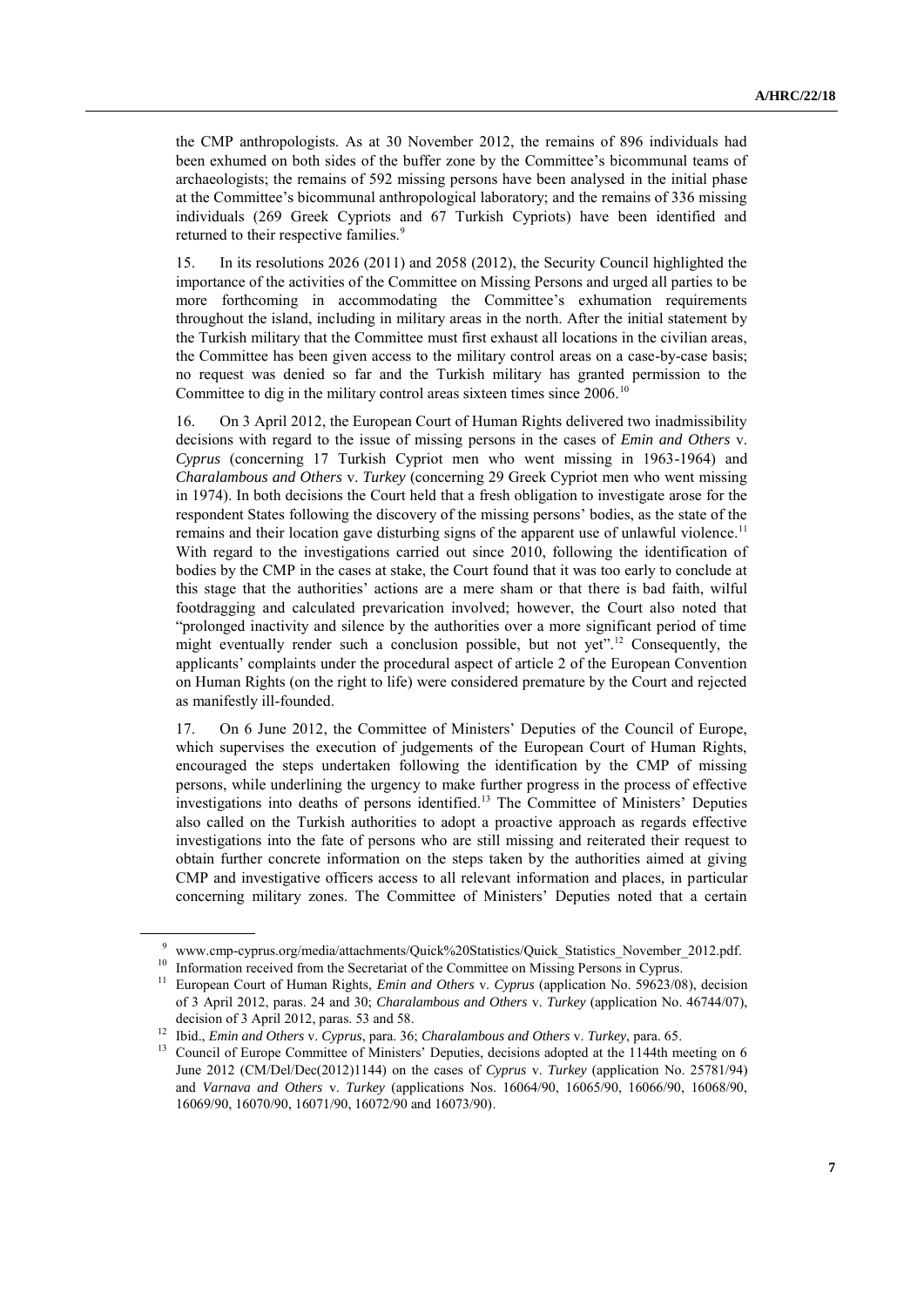number of questions are raised in this context, among which the investigators' access to forensic data and evidence found and/or conserved by CMP, and invited the Turkish authorities to provide replies to all the questions raised by the Committee, while also drawing on all relevant information contained in military archives and reports. Concerning the case of *Varnava and Others* v. *Turkey*, the Committee of Ministers' Deputies called upon the authorities to provide further information on the conduct of investigations in the cases in issue in this judgment, as well as on the payment of just satisfaction granted by the Court.

18. In its concluding observations on Turkey (CAT/C/TUR/CO/3), the Committee against Torture expressed concern in particular at "the lack of information on progress in investigating disappearances cases for which the State party has been found in violation of articles 2, 3 and 5 under the European Convention on Human Rights (*Cyprus v. Turkey* and *Timurtas v. Turkey* of the European Court of Human Rights)" (para. 9). According to the Committee, "this lack of investigation and follow-up raises serious questions with respect to the State party's failure to meet its obligations under the Convention and, as concluded by the European Court of Human Rights, constitutes a continuing violation with respect to relatives of the victims (arts. 12 and 13)" (ibid.). The Committee recommended Turkey to take prompt measures to ensure effective, transparent and independent investigations into all outstanding cases of alleged disappearances, including those cited by the European Court of Human Rights, carry out prosecutions as appropriate, and notify relatives of the victims of the outcomes of such investigations and prosecutions. The Committee furthermore called upon Turkey to consider signing and ratifying the International Convention for the Protection of All Persons from Enforced Disappearance.

19. The Human Rights Committee expressed concern in its concluding observations on Turkey (CCPR/C/TUR/CO/1) that "no comprehensive approach to cases of enforced disappearance and exhumations has been adopted, including in those cited by the European Court of Human Rights (*Cyprus v. Turkey* and numerous other individual cases)" (para. 11). The Committee recommended that Turkey "should ensure the effective, transparent and independent investigations into all outstanding cases of alleged disappearances" and that in all such cases it "should prosecute and punish the perpetrators and grant effective reparation, including appropriate compensation, to victims or their families" (ibid.).

#### **B. Non-discrimination**

20. According to article 7 of the Universal Declaration of Human Rights, all are equal before the law and are entitled without any discrimination to equal protection of the law.<sup>14</sup> Furthermore, all are entitled to equal protection against any discrimination in violation of the Universal Declaration of Human Rights and against any incitement to such discrimination.

21. Cyprus is still considered to have the highest proportion of internally displaced persons in terms of the percentage of its population (up to 22 per cent).<sup>15</sup> In the area under the control of the Government of the Republic of Cyprus, there were up to 208,000 of internally displaced persons at the end of 2011, including over 86,000 people born to people with displaced status. Discrimination against children of internally displaced women with "refugee status" in access to the status partially ended in 2011, as the children of women with displaced person status became eligible for more of the same benefits as

<sup>&</sup>lt;sup>14</sup> See also article 26 of the International Covenant on Civil and Political Rights.

<sup>15</sup> Internal Displacement Monitoring Centre of the Norwegian Refugee Council, *Global Overview 2011 – People internally displaced by conflict and violence* (Geneva, 2012), pp. 17 and 66.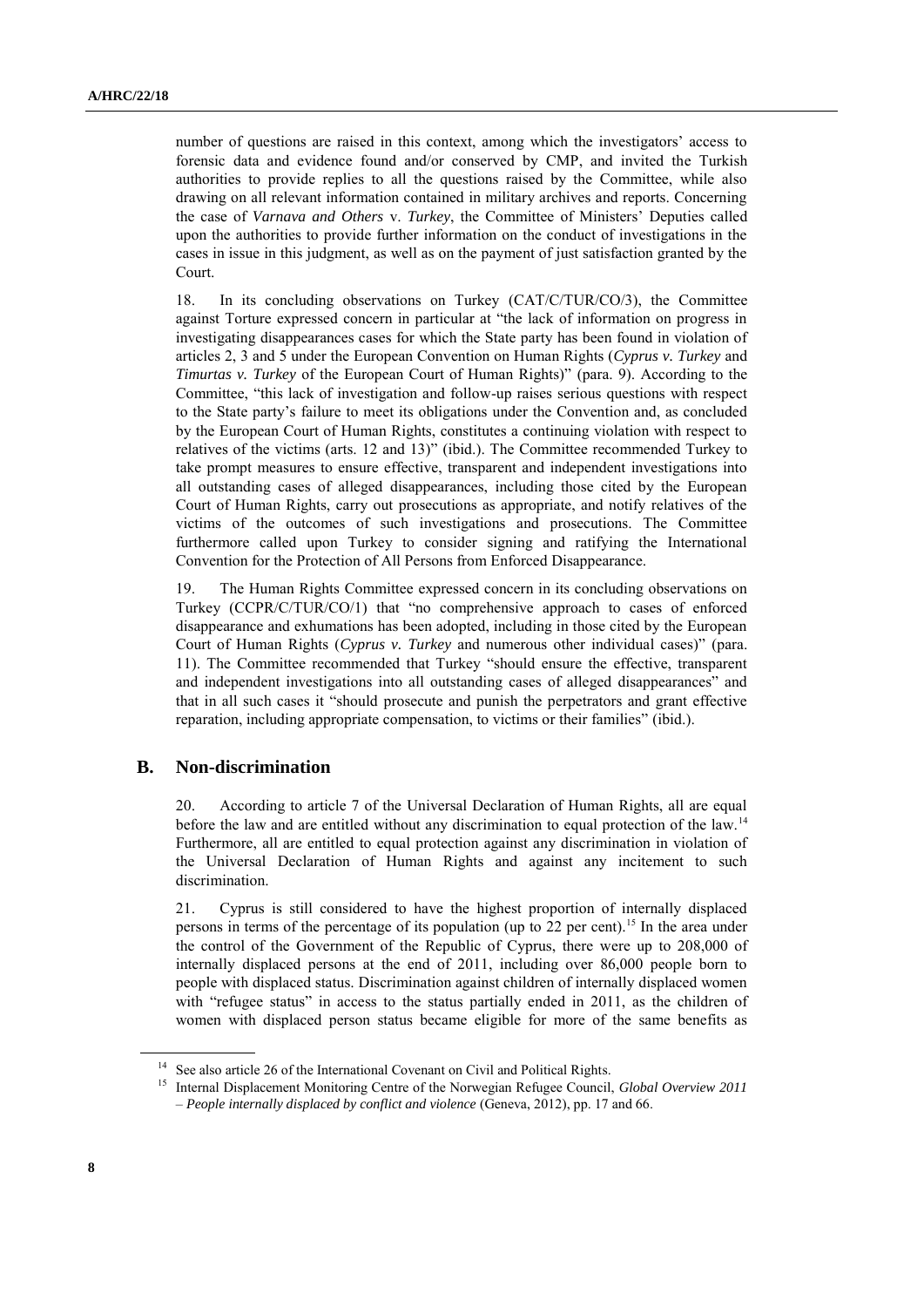children of men with the status.<sup>16</sup> However, children of women with displaced person status are still not accorded the status or counted by the Government of the Republic of Cyprus as internally displaced persons, unlike the children of men with the status.

22. In its concluding observations of 15 June 2012 (CRC/C/CYP/CO/3-4), the Committee on the Rights of the Child expressed its concern at the policy of Cyprus of issuing children of internally displaced persons a certificate of refugee status instead of a refugee identity card, resulting in limitations on the housing schemes that they are eligible for, and the Committee urged Cyprus to ensure that children of internally displaced persons have equal access to all essential services, including housing schemes (paras. 46 and 47).

23. Furthermore, the Committee on the Rights of the Child remained concerned that there continues to be discrimination against children of Turkish origin and other minorities. In accordance with article 2 of the Convention on the Rights of the Child, the Committee urged Cyprus to increase its efforts to adopt a proactive and comprehensive strategy to eliminate discrimination on any grounds, including by considering the establishment of a targeted programme specifically addressing discrimination against children of Turkish descent and other ethnic minorities (paras. 21 and 22).

## **C. Freedom of movement**

24. According to article 13 of the Universal Declaration of Human Rights, everyone has the right to freedom of movement and residence within the borders of each State, as well as the right to leave any country, including his own, and to return to his country.<sup>17</sup>

25. In Cyprus, however, crossings between the northern and the southern parts of the island are still possible only through official crossing points, which limits freedom of movement. During the reporting period, UNFICYP recorded more than 1,370,000 official crossings through the buffer zone.<sup>18</sup> The "Green Line" Regulation (EC) 866/2004 continues to define the terms under which provisions of European Union law apply to the movement of persons, goods and services across the line between the northern and the southern parts. In the eighth report on the implementation of Council Regulation (EC) 866/2004, the European Commission noted that the Green Line Regulation provided a stable legal framework for the free movement of Cypriots, other European Union citizens and thirdcountry nationals who cross the Green Line at authorized crossing points.<sup>19</sup> While there was a slight increase in the number of Greek Cypriots crossing the line in 2011, the number of Turkish Cypriots, non-Cypriot European Union citizens and third-country nationals crossing the line decreased slightly. The Ledra Street/Lokmaçı crossing point continued to account for the vast majority of crossings by non-Cypriots, primarily tourists.

26. The Special Rapporteur on freedom of religion or belief noted in his mission report (A/HRC/22/51/Add.1, paras. 38, 46, 51, 55, 71, 77 and 85) that the opening of a number of crossing points since 2003 allows people – albeit not all – to move about more or less freely and have access to religious sites previously inaccessible to them. However, the Special Rapporteur also referred to the case of the Greek Orthodox Bishop of Karpasia, whose name had been put by the de facto authorities on a "stop-list" since January 2012, with the result that he has been prohibited from visiting his Bishopric which lies in the northern part. The de facto authorities argued that they did not recognize his title and that he was "well-

<sup>&</sup>lt;sup>16</sup> Ibid., pp. 62 and 66; see also A/HRC/19/22, para. 15.

<sup>&</sup>lt;sup>17</sup> See also article 12 of the International Covenant on Civil and Political Rights.

<sup>&</sup>lt;sup>18</sup> Information received from UNFICYP.

<sup>&</sup>lt;sup>19</sup> Report from the Commission to the Council, COM(2012) 251 final, p. 3.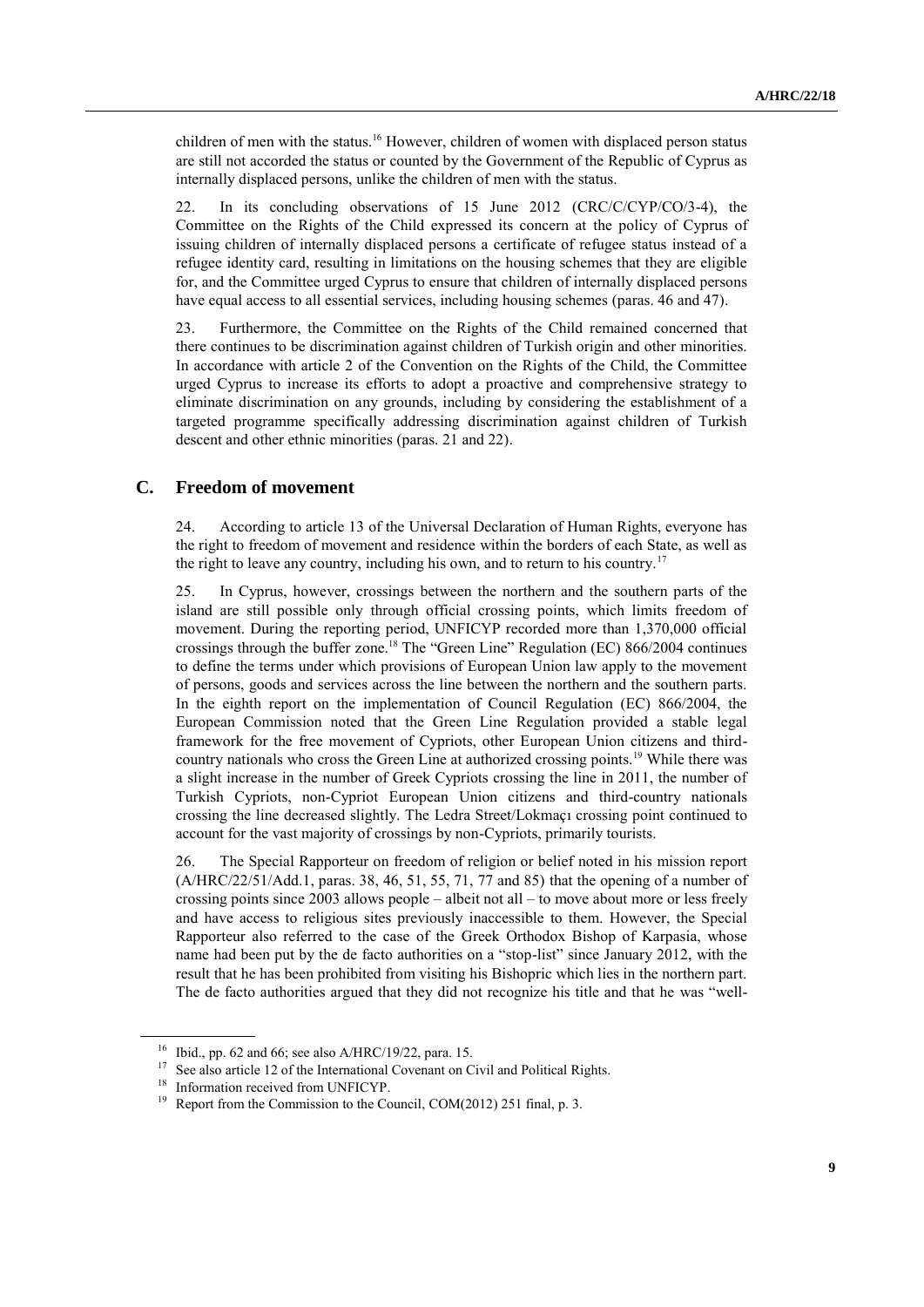known for his past statements aimed at stirring [up] enmity and hatred". The Special Rapporteur recommended that the de facto authorities should respect the right of religious leaders to visit their community in the northern part without undue restrictions. The Special Rapporteur also referred to instances where pilgrimages from the northern part, including settlers from Turkey and their descendants, to the Hala Sultan Tekke in the southern part have been stopped, with the result that those who had not entered the Republic of Cyprus from the "legal points of entry" were prevented from crossing the checkpoints if they wish to visit Hala Sultan Tekke and other religious sites. In this regard, the Special Rapporteur recommended that the Government of the Republic of Cyprus should respect pilgrimages, including visits to the Hala Sultan Tekke, as an inextricable part of freedom of religion or belief, whose rank as a universal human right should not be supplanted by citizenship issues.

27. With regard to freedom of residence, nine Maronite families and two Greek Cypriots had asked UNFICYP to convey their request to reside permanently in their traditional villages in the north, however, during the reporting period no answer has been received from the Turkish Cypriot authorities on these requests.<sup>2</sup>

### **D. Property rights**

28. According to article 17 of the Universal Declaration of Human Rights, everyone has the right to own property alone as well as in association with others, and no one shall be arbitrarily deprived of his property.

29. With regard to property claims of Turkish Cypriots in the southern part, the European Court of Human Rights on 6 March 2012 rejected for non-exhaustion of domestic remedies the applications of 21 Turkish Cypriot property owners who had complained about the restrictions on the use of their property within the Republic of Cyprus. The European Court of Human Rights concluded that the new provisions in the Turkish-Cypriot Properties Law 139/1991, as amended on 7 May 2010, "are formulated in broad terms and by express reference to the guarantees of the Convention as interpreted by this Court", allowing the applicants to make a claim to the Custodian alleging a violation of their Convention rights and, in the absence of a favourable response, to lodge a case in the District Court.<sup>21</sup> The European Court of Human Rights therefore could not exclude that the amended Turkish-Cypriot Properties Law 139/1991 provides an accessible and effective framework of redress in respect of complaints about interference with the property owned by Turkish Cypriots.<sup>22</sup>

30. With regard to property claims of Greek Cypriots in the northern part, the European Court of Human Rights on 10 January 2012 awarded eight applicants between EUR 100,000 and EUR 8,000,000 for pecuniary and non-pecuniary damage (in total more than EUR 20 million).<sup>23</sup> In its principal judgement, delivered on 2 November 2010, the Court held in particular that there had been a violation of the right of eight of the applicants to peaceful enjoyment of their possessions, most of which are located in Famagusta, and that

<sup>&</sup>lt;sup>20</sup> S/2012/507, para. 17; information received from UNFICYP.

<sup>21</sup> European Court of Human Rights, *Kazali and Others* v. *Cyprus* (application No. 49247/08), decision of 6 March 2012, para. 152.

 $^{22}$  Ibid., para. 153.<br> $^{23}$  Europeen Cour

<sup>23</sup> European Court of Human Rights, *Lordos and Others* v. *Turkey* (application No. 15973/90), judgement (just satisfaction) of 10 January 2012, para. 70.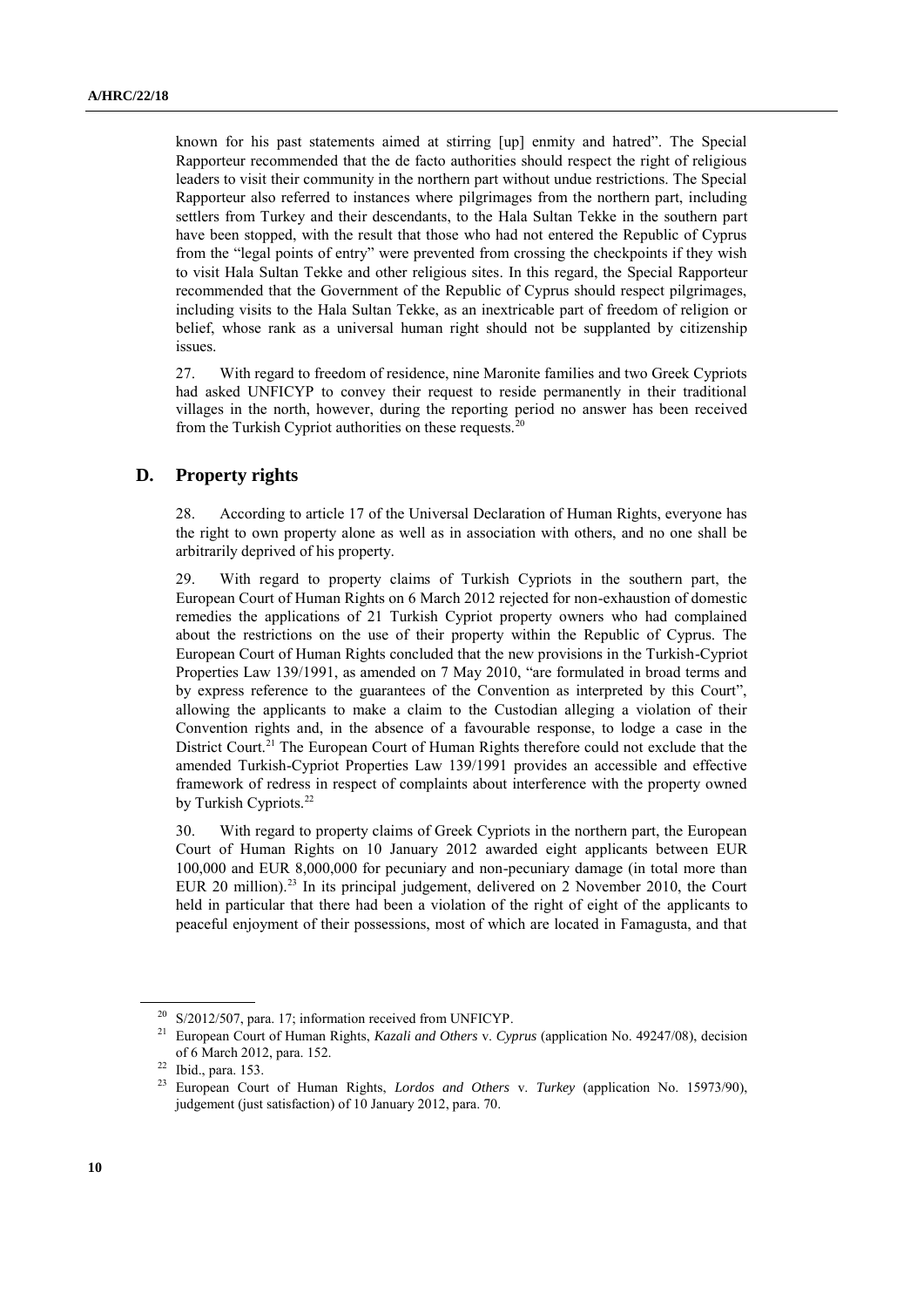the right to respect for private and family life had been violated with regard to seven of the applicants.<sup>24</sup>

31. As at 30 November 2012, a total of 4,157 applications had been lodged with the Immovable Property Commission; <sup>25</sup> 291 of them have been concluded through friendly settlements and nine through formal hearing. The Commission has paid 93,833,265 pounds sterling to the applicants as compensation. Moreover, the Commission has ruled for exchange and compensation in two cases, for restitution in one case, as well as for restitution and compensation in five. In one case, the Commission delivered a decision for restitution after the settlement of the Cyprus issue, and in another case it ruled for partial restitution.

32. In July 2012, the Government of the Republic of Cyprus reportedly approved the exchange of land belonging to Greek Cypriot refugee Michael Tymvios near Tymvou village in the northern part with Turkish Cypriot land in Larnaca in the southern part. This approval came four years after the European Court of Human Rights welcomed an agreement reached between Mr. Tymvios and Turkey, which provides for the payment of 1 million USD to the applicant and the exchange of property insofar as the exchange decision can be executed within the control and power of the authorities in the northern part.<sup>26</sup> Subsequently, Mr. Tymvios filed domestic lawsuits at the Larnaca District Court against Cyprus for initially refusing to allow the transfer of title deeds.

33. In his mission report, the Special Rapporteur on freedom of religion or belief noted that unsettled property issues and fear of deprivation of real estate in the northern part, in particular in connection with a restrictive and unfair handling of inheritance claims by the administration in the northern part, continue to cause bitterness in the Christian Orthodox community. The Special Rapporteur recommended that the de facto authorities should handle heritage claims of Christian minorities in the northern part, including real estate issues, in a fair and transparent manner, which would be an important signal for the Christian minorities that they have long-term prospects in the region (A/HRC/22/51/Add.1, paras. 44 and 84).

34. On 14 February 2012, the European Parliament adopted the Declaration on the return of the sealed-off section of Famagusta to its lawful inhabitants, $27$  in which the European Parliament called on the Government of Turkey to act according to Security Council resolutions 550 (1984) and 789 (1992) as well as to the recommendations of the 2008 Report of the Committee on Petitions on petition 733/2004.<sup>28</sup> The European Parliament's Declaration stresses that the sealed-off section of Famagusta (Varosha) should be returned to its lawful inhabitants, who must resettle under conditions of security and peace. Furthermore, the European Parliament urged the European Union institutions to coordinate their efforts with the European Parliament to promote the cooperation of Turkey

<sup>&</sup>lt;sup>24</sup> Ibid., judgement (merits) of 2 November 2010.

<sup>25</sup> See www.tamk.gov.ct.tr. The Immovable Property Commission was set up under Law No. 67/2005 for the compensation, exchange and restitution of immovable properties following the European Court of Human Rights case of *Xenides-Arestis* v. *Turkey* (application No. 46347/99), judgement (merits) of 22 December 2005 and judgement (just satisfaction) of 7 December 2006.

<sup>26</sup> European Court of Human Rights, *Eugenia Michaelidou Developments Ltd and Michael Tymvios* v. *Turkey* (application No. 16163/90), judgement (friendly settlement) of 22 April 2008, para. 15. In its earlier judgement of 31 July 2003, the European Court of Human Rights found that there had been and continued to be a violation of Article 1 of Protocol No. 1 (peaceful enjoyment of possessions) as Mr. Tymvios was denied access to and control, use and enjoyment of his property as well as any compensation for the interference with his property rights.

<sup>&</sup>lt;sup>27</sup> Declaration of the European Parliament of 14 February 2012, P7\_TA-PROV(2012)0039.

<sup>&</sup>lt;sup>28</sup> See www.europarl.europa.eu/meetdocs/2004\_2009/documents/dt/710/710127/710127en.pdf.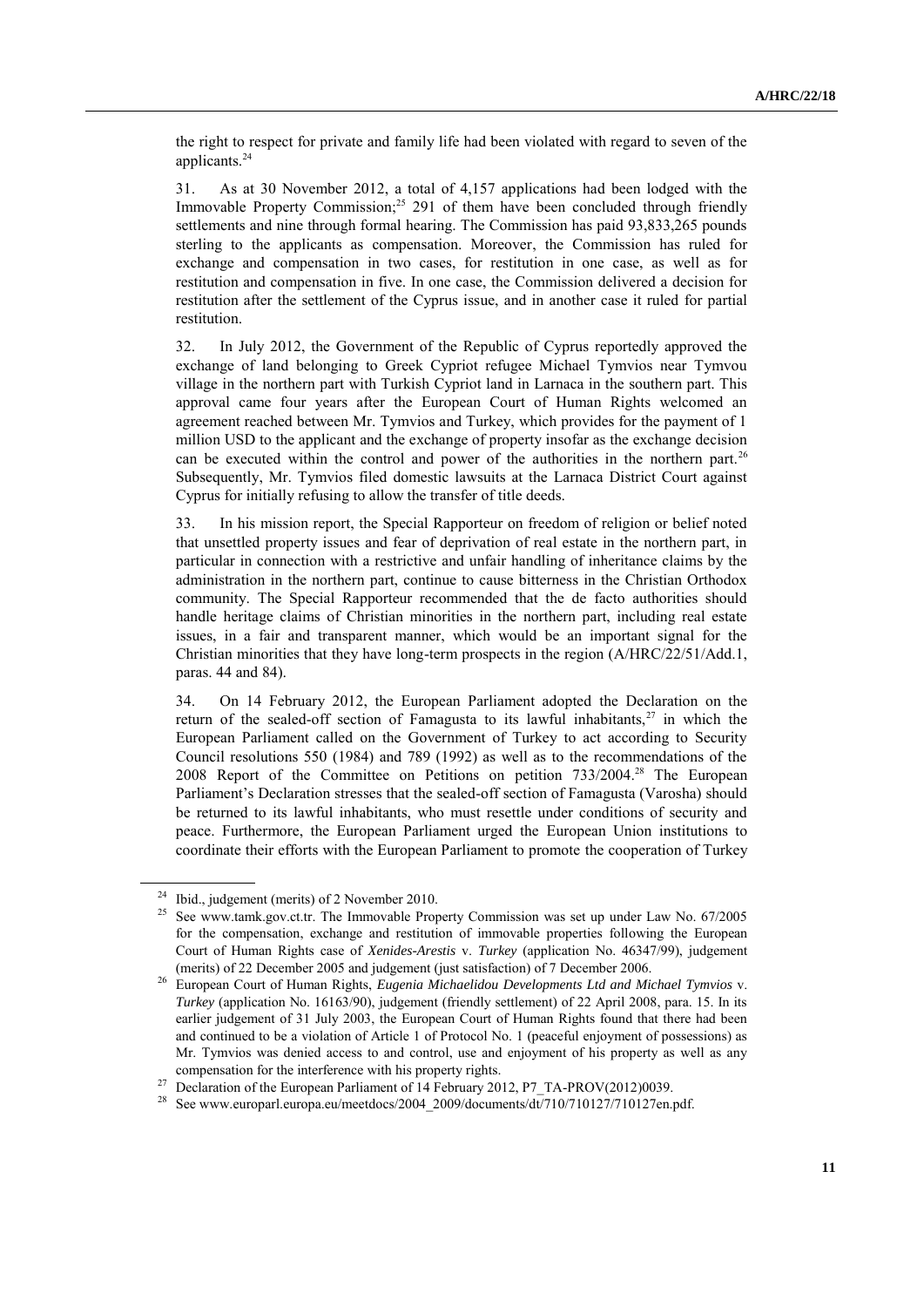and instructed its President to forward the declaration to the European Commission, the Council of the European Union, the Governments of European Union member States and Turkey, and the Secretary-General of the United Nations. The latest report of the Secretary-General on the United Nations operation in Cyprus (S/2012/507, para. 9) reiterates that the United Nations holds the Government of Turkey responsible for the status quo in Varosha.

### **E. Freedom of religion and cultural rights**

35. According to article 18 of the Universal Declaration of Human Rights, everyone has the right to freedom of thought, conscience and religion, which includes freedom to change his religion or belief, and freedom, either alone or in community with others and in public or private, to manifest his religion or belief in teaching, practice, worship and observance.<sup>29</sup> Furthermore, according to article 27, everyone has the right freely to participate in the cultural life of the community, to enjoy the arts as well as to share in scientific advancement and its benefits.<sup>30</sup>

36. Access to sites and icons of religious and cultural significance continues to be facilitated by UNFICYP. During the reporting period, the mission facilitated 36 religious and commemorative events, involving 7,224 individuals, which were either held in or required crossing of the buffer zone. UNFICYP also continues to monitor the welfare of Turkish Cypriots in the south, including with regard to access to places of worship, such as the Hala Sultan Tekke mosque near Larnaca.<sup>31</sup>

37. The Special Rapporteur on freedom of religion or belief addressed the current situation of different religious communities and the impact of the Cyprus conflict on freedom of religion or belief in his mission report (A/HRC/22/51/Add.1, paras. 33–57). With regard to the Greek Orthodox minority in the northern part of the island, he referred to various issues of concern, including derelict and looted churches, acts of vandalism vis-àvis tombstones and crosses, the recent flattening of a cemetery in Trachoni village, alleged restrictions on holding religious services in churches in Agia Triada and Angastina in June and October 2012, as well as the destruction or sale of ecclesiastical vessels. Members of the Maronite minority in the northern part also raised issues of ongoing restrictions, such as lack of regular access to some of their traditional churches and monasteries which are located in military compounds, the recent looting of one of their traditional churches and cases of surveillance by the de facto authorities. While no members of the Latin and Armenian communities currently reside in villages in the northern part, the Special Rapporteur strongly recommended that the Armenian Church and Monastery complex in the north of Nicosia, which have been restored since July 2012 with funding coming from the international community, will in the future be used also for religious purposes and be accessible to the Armenian community. However, in a joint press release of 2 November 2012, the United Nations Development Program-Action for Cooperation and Trust and the United States Agency for International Development expressed serious concerns that the Evkaf administration (in charge of religious foundations and related issues) had leased the site through a tender process that was neither fair nor transparent; the Turkish Cypriot

<sup>&</sup>lt;sup>29</sup> See also article 18 of the International Covenant on Civil and Political Rights, and the Declaration on the Elimination of All Forms of Intolerance and of Discrimination Based on Religion or Belief (General Assembly resolution 36/55).

<sup>&</sup>lt;sup>30</sup> See also article 15 of the International Covenant on Economic, Social and Cultural Rights.

<sup>31</sup> S/2012/507, para. 17; information received from UNFICYP.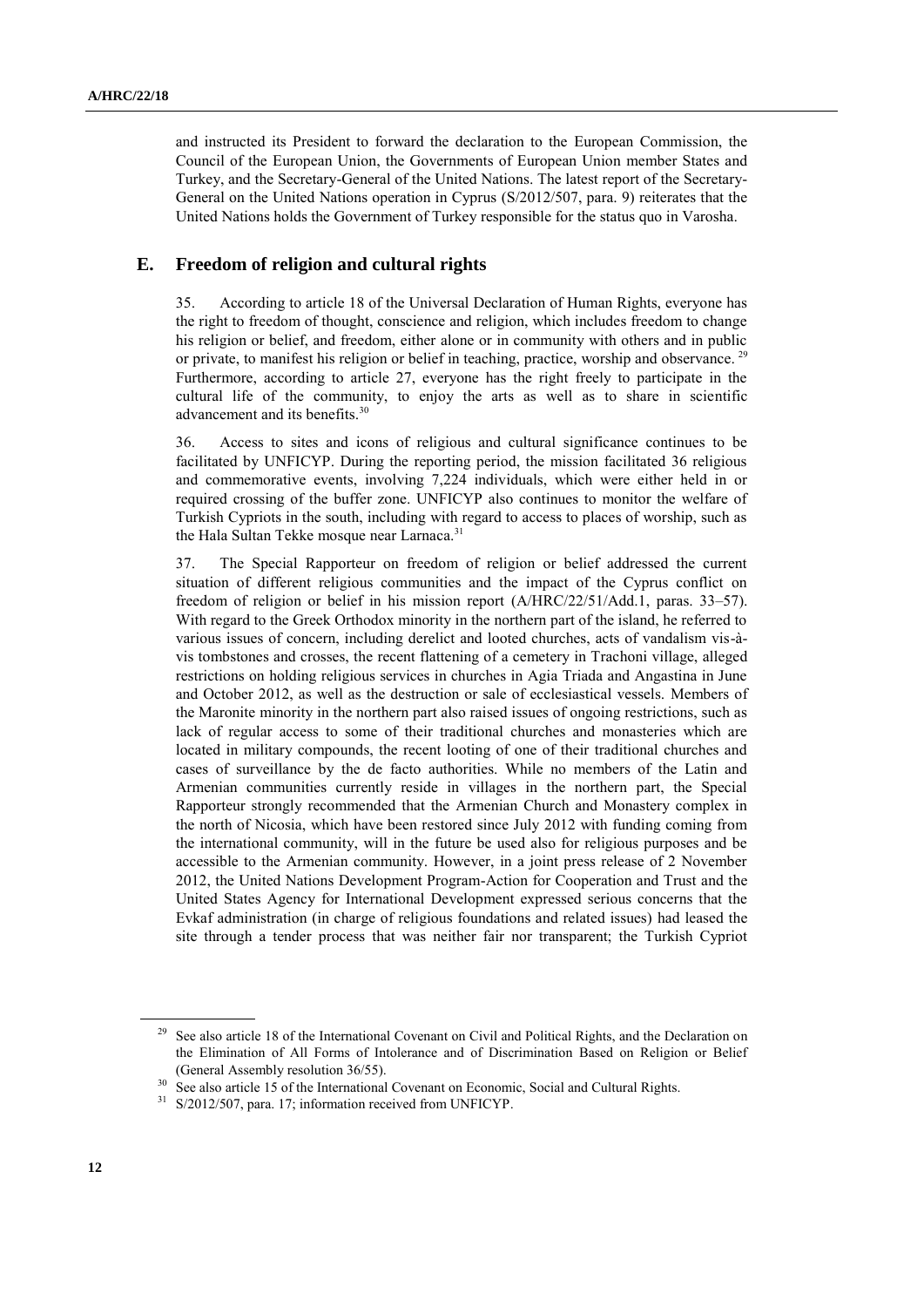leadership has reportedly agreed to investigate the outcome and take action as appropriate.<sup>32</sup> Furthermore, it is reported that more than 100 churches, chapels and monasteries in the northern part have been desecrated and that many churches have been converted into mosques or are used by the Turkish army as hospitals or military camps.<sup>33</sup>

38. With regard to Muslim minorities in the southern part, who mainly live with larger communities based in Larnaca and Limassol, the Special Rapporteur on freedom of religion or belief noted that their situation differs structurally from the living conditions of Christian Orthodox and Maronite minorities in the northern part. Main concerns of Muslims in the southern part related to a lack of professional religious education of their youth, the alleged destruction of more than 30 mosques, inadequate funding for the maintenance of mosques and cemeteries, limited accessibility of some mosques which are open only on Fridays or during opening hours, which prevent Muslims from regularly praying five times a day at the Hala Sultan Tekke. The Special Rapporteur also received information regarding an arson attack on the Köprülü Mosque in Limassol on 14 April 2012, which reportedly destroyed the front door, window and roof of the gallery; the Government of the Republic of Cyprus strongly condemned the intentional actions of arson and destruction of public and private property. It also indicated that the Turkish Cypriot Properties Management Service spent EUR 504,331 in 2011 for the restoration and maintenance of Muslim places of worship (A/HRC/22/51/Add.1, paras. 53-57).

39. In his conclusions and recommendations, the Special Rapporteur on freedom of religion or belief noted that the overall picture of the island was largely shaped by the reality of bicommunalism, which refers – concerning religious issues – to the Greek Orthodox Church (plus the three official religious minorities of Armenians, Latins and Maronites, which have associated themselves collectively with the Greek Community) and Islam. While this understanding of bicommunalism undoubtedly reflects a historic and contemporary reality, the Special Rapporteur argued that religious diversity on the entire island has de facto developed beyond the confines of this concept, for example through the arrival of migrants, settlers and their descendants as well as new religious communities in the northern and southern parts (A/HRC/22/51/Add.1, paras. 72). The Special Rapporteur recommended that projects which may contribute to improving the relations between different religious and/or ethnic communities should be further strengthened, explicitly referring to the commendable work done by the Bi-communal Technical Committee on Cultural Heritage and by the Committee on Missing Persons in Cyprus (ibid., para. 88).

#### **F. Freedom of opinion and expression**

40. According to article 19 of the Universal Declaration of Human Rights, everyone has the right to freedom of opinion and expression; this right includes freedom to hold opinions without interference and to seek, receive and impart information and ideas through any media and regardless of frontiers.

41. With regard to freedom of expression in the northern part, it is reported that independent newspapers and journalists who choose to cover controversial issues are frequently targeted, including through attacks and death threats, for example vis-à-vis journalists of the Turkish-language daily newspaper *Afrika* in response to critical reporting

<sup>&</sup>lt;sup>32</sup> Joint media statement of the United Nations Development Programme-Action for Cooperation and Trust (UNDP-ACT) and the United States Agency for International Development (USAID), 2 November 2012.

<sup>&</sup>lt;sup>33</sup> Information received from the Committee of Cyprus Occupied Municipalities.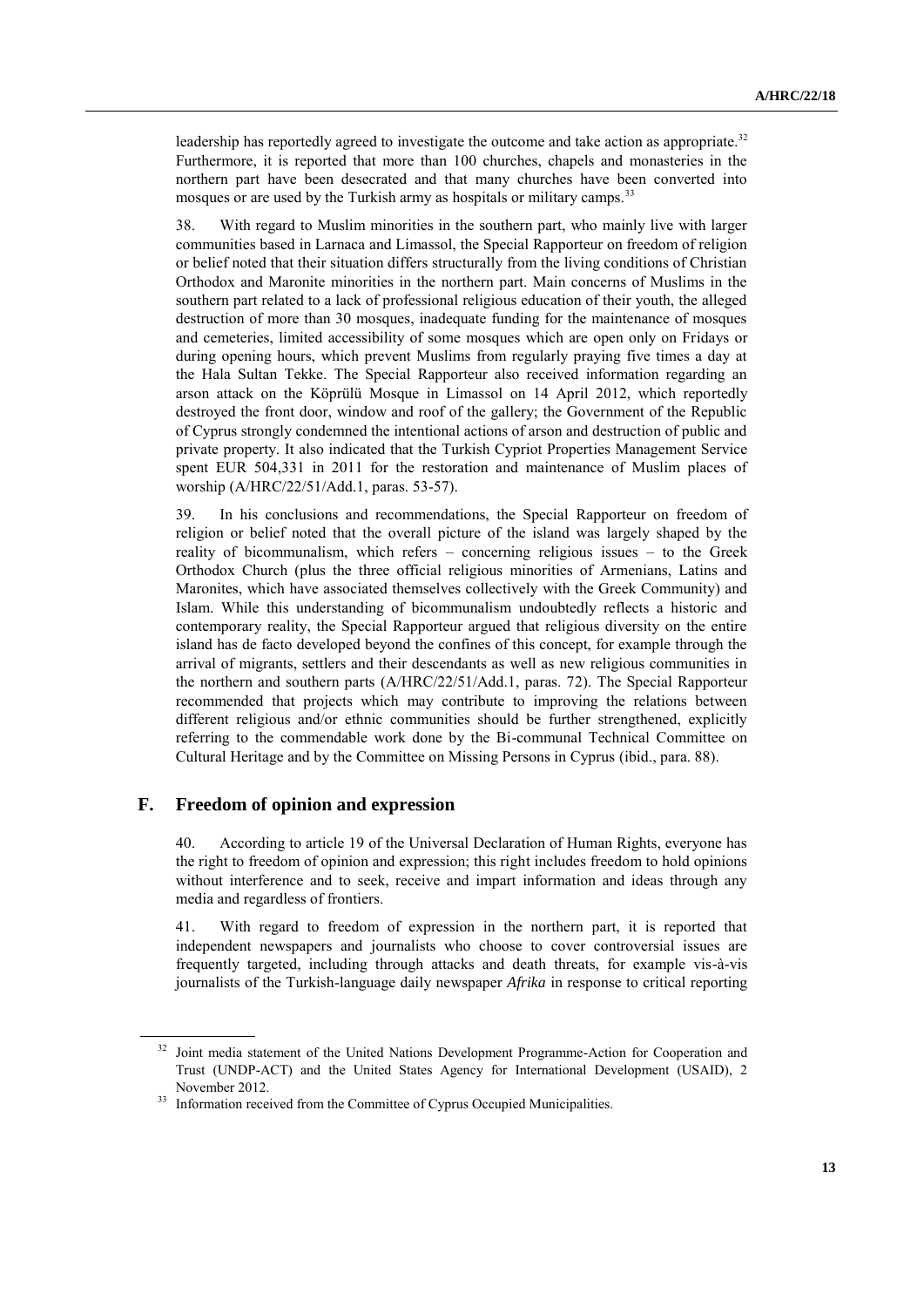on the policy of Turkey with regard to the northern part of the island.<sup>34</sup> While there are some press freedom "laws" in the northern part, the de facto authorities are allegedly hostile to the independent press and journalists can be arrested, put on trial and sentenced under the unjust actions section of the "Criminal Code".<sup>35</sup>

## **G. Right to education**

42. According to article 26 of the Universal Declaration of Human Rights, everyone has the right to education.<sup>36</sup> Education should be directed to the full development of the human personality and the strengthening of respect for human rights and fundamental freedoms; it should promote understanding, tolerance and friendship among all nations, racial or religious groups, and it should further the activities of the United Nations for the maintenance of peace. Furthermore, parents have a prior right to choose the kind of education that is given to their children.

43. Turkish Cypriot students still face a lack of access to European Union exchange and educational programmes owing to the non-recognition by Cyprus of the universities in the northern part of the island. The framework of a scholarship scheme for the Turkish Cypriot community was set up by the European Commission under the European Union aid programme in order to compensate for the lack of mobility that would be offered by the Erasmus programme. The scheme allows Turkish Cypriot students and teachers to spend one year abroad at a university or higher education institution in the European Union, and the level of funding is far higher than that for Erasmus. In the academic year 2011/12, a total number of 92 students and teachers participated in the scheme; in the current academic year, 28 undergraduate students and teachers were awarded a scholarship. The European Commission is in contact with the Government of the Republic of Cyprus in order to finalize the call for applications as the 2013/14 scholarship programme will offer the Turkish Cypriots the option of studying at universities in the southern part of the island.<sup>37</sup>

44. During its thirty-ninth session on 15–17 November 2012, the Council of Foreign Ministers of the Organization of Islamic Cooperation (OIC) adopted a resolution on the situation in Cyprus, which inter alia invites OIC member States "to encourage cooperation with the Turkish Cypriot universities, including the exchange of students and academicians".<sup>38</sup>

45. In its concluding observations of 15 June 2012 (CRC/C/CYP/CO/3-4), the Committee on the Rights of the Child expressed its concern that Cypriot Turkish-speaking children continue to have limited access to education, beyond the restricted context of language lessons, in their native language. The Committee urged the State party to take measures to allocate resources for ensuring that Turkish Cypriot children are provided with the option of receiving bilingual education, including in their mother tongue (paras. 44–45). Furthermore, the report of the Secretary-General (S/2012/507, para. 17) noted that there were no new developments regarding the establishment of a Turkish language primary school in Limassol.

<sup>34</sup> See A/HRC/19/22, para. 39.

<sup>35</sup> See www.freedomhouse.org/report/freedom-press/2012/cyprus.

<sup>&</sup>lt;sup>36</sup> See also International Covenant on Economic, Social and Cultural Rights, arts. 13 and 14, and Convention on the Rights of the Child, arts. 28 and 29.

<sup>&</sup>lt;sup>37</sup> Information received from the Task Force for the Turkish Cypriot Community, Directorate-General for Enlargement, European Commission.

<sup>&</sup>lt;sup>38</sup> Resolution No. 6/39-POL on the situation in Cyprus, para. 5. Available in document OIC/CFM-39/2012/POL/RES.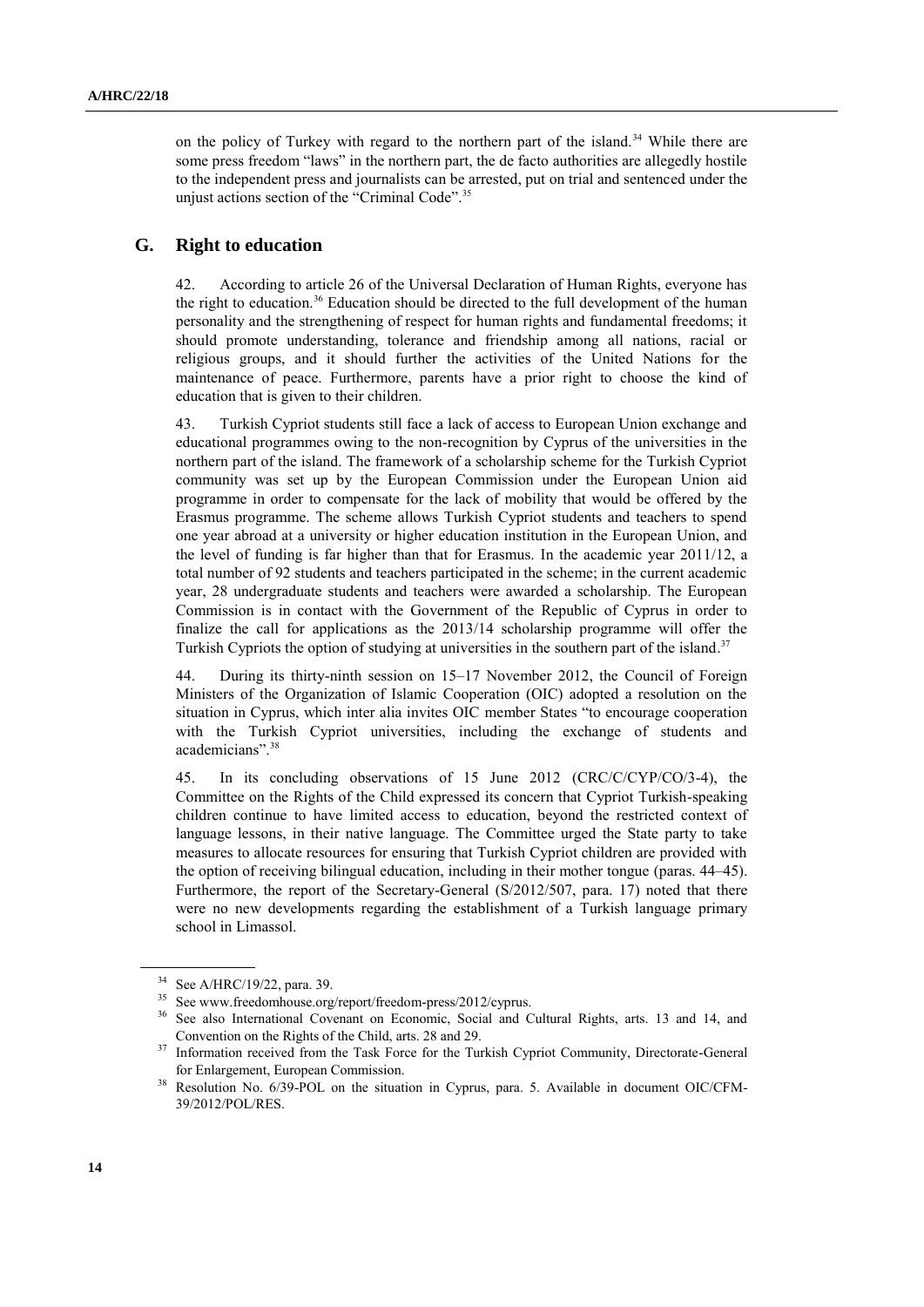46. With regard to the situation of Greek Cypriot students in the northern part of the island, the Special Rapporteur on freedom of religion or belief noted in his mission report that – despite the existence of a Greek Cypriot school in the northern part – there is a general feeling that young people will likely leave the villages and that the community has no long-term prospects in the area (A/HRC/22/51/Add.1, para. 44).

47. Furthermore, the Government of the Republic of Cyprus protested in November 2012 that the de facto authorities had rejected the appointment of a music teacher for the secondary school, a primary school teacher and a nursery school teacher and terminated the appointment of a primary school teacher who had served in Rizokarpaso for two years. After the Government had provided information concerning four teachers to replace those rejected and an additional Greek literature teacher who will serve at the secondary school in Rizokarpaso, the de facto authorities reportedly rejected two new primary school teachers once more on 19 October 2012. In addition, out of the 128 textbooks submitted by the Ministry of Education and Culture, seven textbooks were not allowed to enter the north in September 2012, as they allegedly contain references that are objectionable to the Turkish Cypriot side, including the primary school textbook entitled "I Know, I Never Forget and I Struggle" and the secondary school textbooks entitled "Anthology of Cypriot Literature".

## **H. Gender perspective**

48. In its resolution 1325 (2000), the Security Council called on all actors involved, when negotiating and implementing peace agreements, to adopt a gender perspective, including, inter alia: (a) the special needs of women and girls during repatriation and resettlement and for rehabilitation, reintegration and post-conflict reconstruction; (b) measures that support local women's peace initiatives and indigenous processes for conflict resolution, and that involve women in all of the implementation mechanisms of the peace agreements; (c) measures that ensure the protection of and respect for human rights of women and girls, particularly as they relate to the constitution, the electoral system, the police and the judiciary.

49. In its resolutions 2026 (2011) and 2058 (2012), the Security Council noted that active participation of civil society groups, including women's groups, is essential to the political process and can contribute to making any future settlement sustainable, recalled that women play an important role in peace processes, and welcomed all efforts to promote bicommunal contacts and events including, inter alia, on the part of all United Nations bodies on the island.

50. Following recommendations submitted to the two leaders by an expert group comprising Greek Cypriot and Turkish Cypriot women, known as the Gender Advisory Team in July 2011, the project team of the bicommunal "ENGAGE: Do Your Part for Peace" initiative has developed the "Active Dialogue Network". This process is aimed at supporting a platform for dialogue and exchange on the peace process and for incorporating a gender perspective into the peace process, as called for by the Security Council in its resolution 1325 (2000). In his 2012 assessment report on the status of the negotiations (S/2012/149), the Secretary-General emphasized that women of Cyprus have an important stake in a durable solution to the Cyprus problem, as well as specific needs that would need to be addressed in the context of a settlement and he commended such initiatives from civil society organizations, including women's groups, which seek to contribute to the peace process (para. 15). The Secretary-General also called on the sides to step up their engagement with civil society and women's groups, with a view to building public confidence in the benefits of a settlement and ensuring that, once it is reached, the settlement is sustainable and truly representative of the needs and aspirations of all Cypriots (para. 22).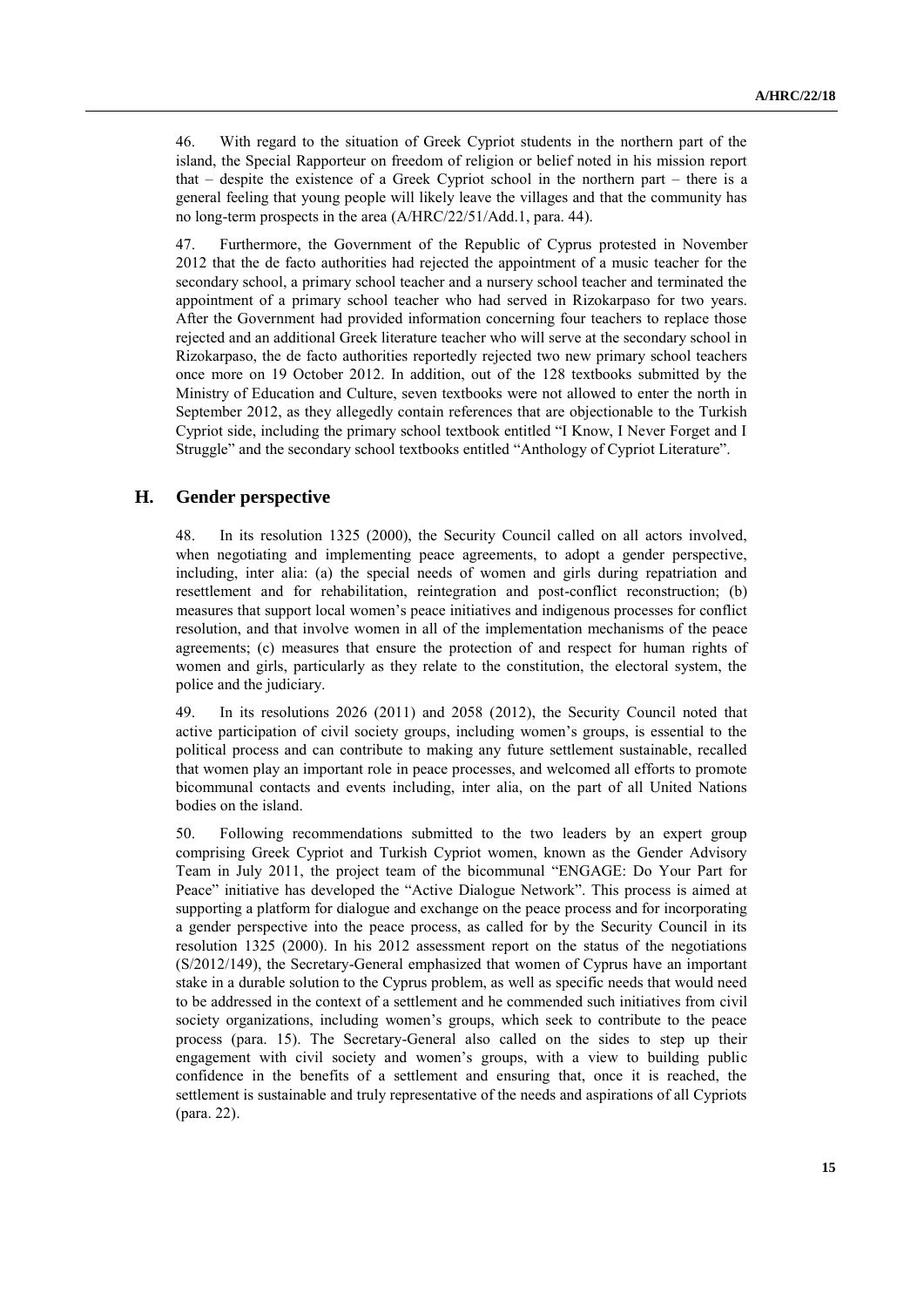51. On 21 September 2012, a discussion on "barriers to women's participation in decision making" took place in the bicommunal rooms of the Ledra Palace hotel in the United Nations buffer zone, organized as a follow-up of Security Council resolution 1325  $(2000)$ <sup>39</sup> In the discussion, representatives of 18 non-governmental organizations presented nine recommendations which could be implemented with a United Nations contribution in order to enhance Cypriot women's role in the Cyprus peace process. The Special Adviser to the Secretary-General on Cyprus and the Special Representative of the Secretary-General attended the gathering and received the civil society's recommendations on behalf of the United Nations. The recommendations were the result of a workshop that same morning where non-governmental organizations addressed gender issues from both the Greek Cypriot and the Turkish Cypriot communities in Cyprus as they focused on the role of women in peace, security and decision-making. Participants raised the need for the United Nations to enhance the relationship between non-governmental organizations and stakeholders to support public consultations on policy matters. They also urged the United Nations to support a campaign on human security, support training for men on gender issues and provide technical support to a women's dialogue on the Cyprus problem. The Special Representative of the Secretary-General described the concerns expressed as very serious, noting that there should be more gender balance in the peace process. The Special Adviser to the Secretary-General on Cyprus reminded that the United Nations has raised the issue of gender balance with the two sides on a number of occasions and tried to promote greater community-level participation, in particular by engaging more women in the process.

52. In his mission report (A/HRC/22/51/Add.1), the Special Rapporteur on freedom of religion or belief encouraged civil society organizations to continue the important work on building trust between the southern and northern parts and different communities, noting the importance of active and equal participation of women in civil society programmes and interreligious dialogue initiatives (paras. 89 and 90). Referring to the Security Council's call on all actors, when negotiating and implementing peace agreements, to adopt a gender perspective, the Special Rapporteur reiterated the views of the Gender Advisory Team that "effective representation of women should be guaranteed in decision-making on matters pertaining to property held in common by minority groups and other religious or cultural associations administering property on behalf of communities or minority or cultural groups" (para. 91). 40

## **III. Conclusions**

53. **There have been some positive developments on the question of human rights in Cyprus, such as efforts by civil society organizations, including women's groups, to build sustainable trust between Greek Cypriots and Turkish Cypriots as well as the commendable work done by bicommunal committees, including the Technical Committee on Cultural Heritage and the Committee on Missing Persons in Cyprus.** 

54. **The persisting division of the island, however, continues to constitute an obstacle to the full enjoyment in mutual confidence by the whole population of Cyprus of all human rights and fundamental freedoms. It is important to ensure that there are no human rights protection gaps and that all persons can effectively enjoy their fundamental rights wherever they live.**

See www.unficyp.org/nqcontent.cfm?a\_id=5245.

<sup>&</sup>lt;sup>40</sup> Referring to the Gender Advisory Team's recommendations on property rights. Available from [www.uncyprustalks.org/nqcontent.cfm?a\\_id=5183&tt=graphic&lang=l1.](http://www.uncyprustalks.org/nqcontent.cfm?a_id=5183&tt=graphic&lang=l1)